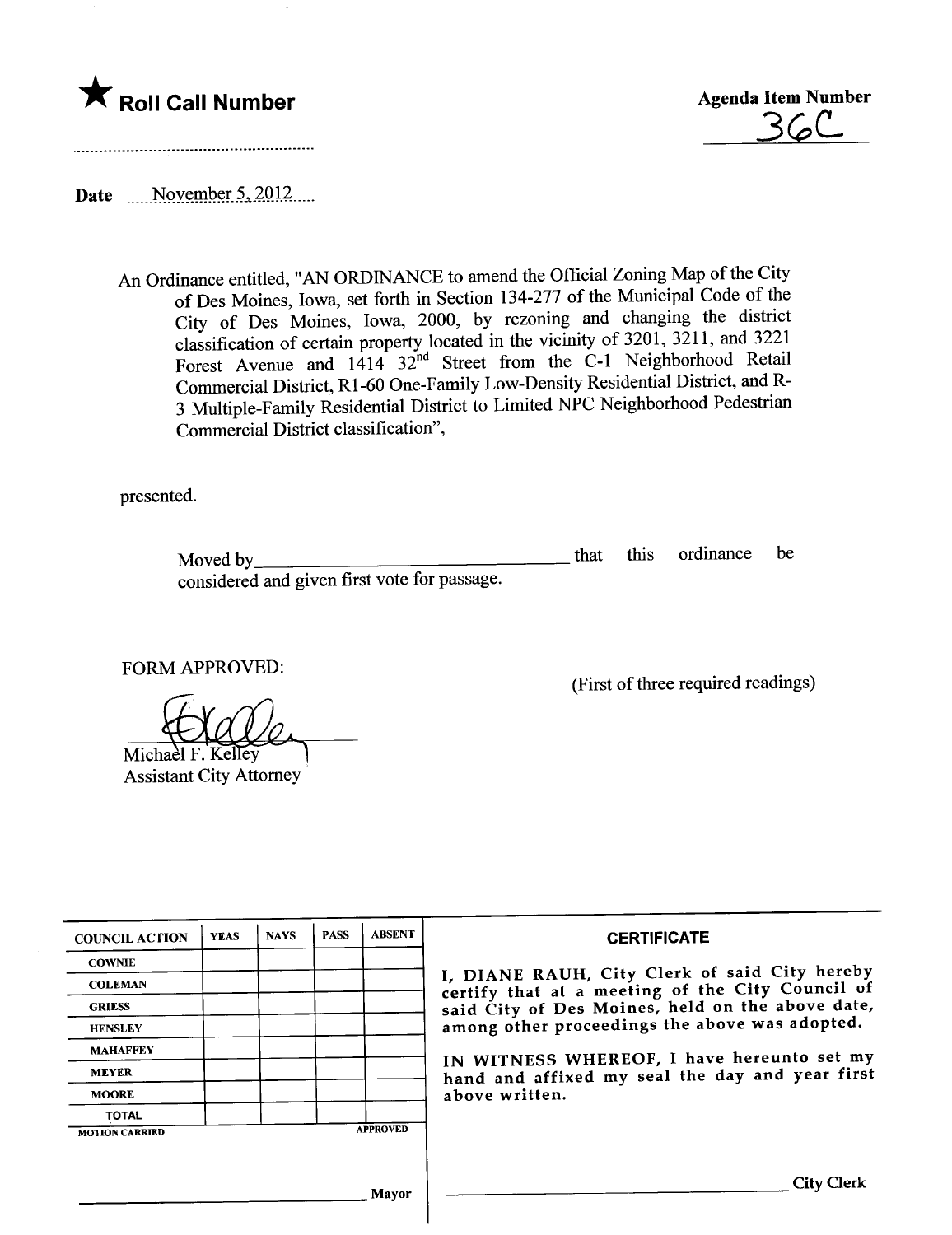## ORDINANCE NO.

AN ORDINANCE to amend the Official Zonig Map of the City of Des Moines, Iowa, set forth in Section 134-277 of the Muncipal Code of the City of Des Moines, Iowa, 2000, by rezoning and changing the district classification of certain property located in the vicinity of 3201, 3211, and 3221 Forest Avenue and 1414  $32<sup>nd</sup>$  Street from the C-1 Neighborhood Retail Commercial District, R1-60 One-Family Low-Density Residential District, and R-3 Multiple-Family Residential District to Limited NPC Neighborhood Pedestrian Commercial District classification.

Be It Ordained by the City Council of the City of Des Moines, Iowa:

Section 1. That the Official Zoning Map of the City of Des Moines, Iowa, set forth in

Section 134-277 of the Muncipal Code of the City of Des Moines, Iowa, 2000, be and the same

is hereby amended by rezoning and changing the district classification of certain property located

in the vicinity of 3201, 3211, and 3221 Forest Avenue and 1414 32<sup>nd</sup> Street, more fully described

as follows, from the C-1 Neighborhood Retail Commercial District, R1-60 One-Family Low-

Density Residential District, and R-3 Multiple-Family Residential District to Limited NPC

Neighborhood Pedestrian Commercial District classification:

South 60 feet of Lot 1, (except the North 80 feet) Lot 2, all Lot 3, (except the North 142 feet) Lot 4, Rutledge Place, an Official Plat, all now included in and forming a part of the City of Des Moines, Polk County, Iowa.

Section 2. That this ordinance and the zoning granted by the terms hereof are subject to the followig imposed additional conditions which have been agreed to and accepted by execution of an Acceptance of Rezoning Ordinance by all owners of the property and are binding upon the owners and their successors, heirs, and assigns as follows:

- (1) The followig uses shall be prohibited:
	- a) taverns and nightclubs,
	- b) biliard parlor/game room,
	- c) communication tower/antenna (unless as an extension of 20 feet or less from the structure).
	- d) delayed deposit services,
	- e) pawn brokers,
	-
	- f) gas stations/convenience stores,<br>g) off-premises advertising signs, and
	- g) off-premises advertising signs, and h) liquor stores where gross revenues of tobacco and alcohol products exceed 40% of sales.